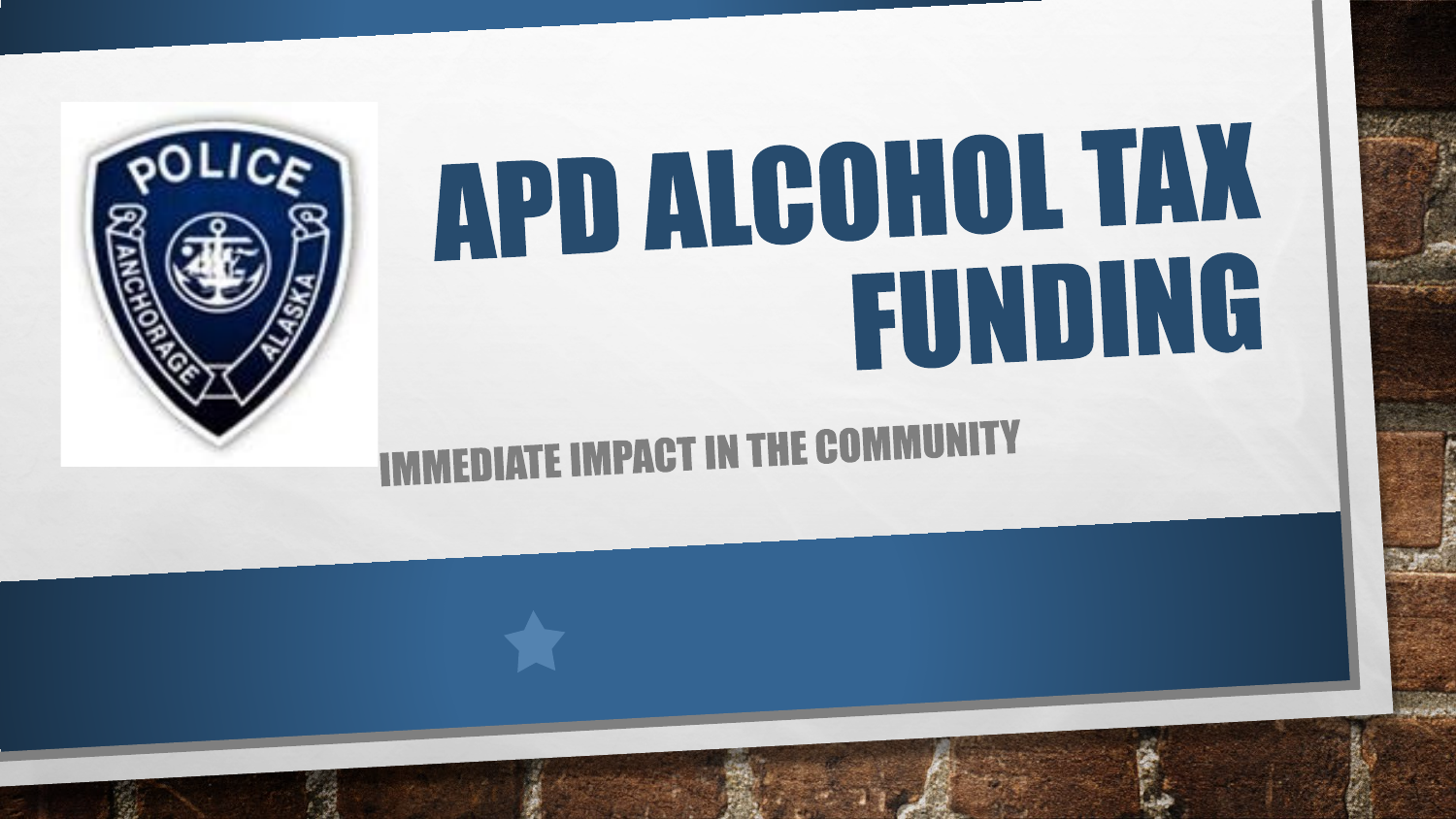### OBJECTIVES - SWORN

- RAPIDLY ADD TO THE DEPARTMENT'S CAPACITY TO EFFECT CHANGE ON QUALITY OF LIFE ISSUES IN THE COMMUNITY.
	- PARK AND TRAIL SAFETY (CAP)
	- NEIGHBORHOOD NUISANCE ISSUES (CAP)
	- PROPERTY CRIME (DETECTIVES)
	- VIOLENT CRIME (DETECTIVES)
	- ILLEGAL CAMPING (CAP)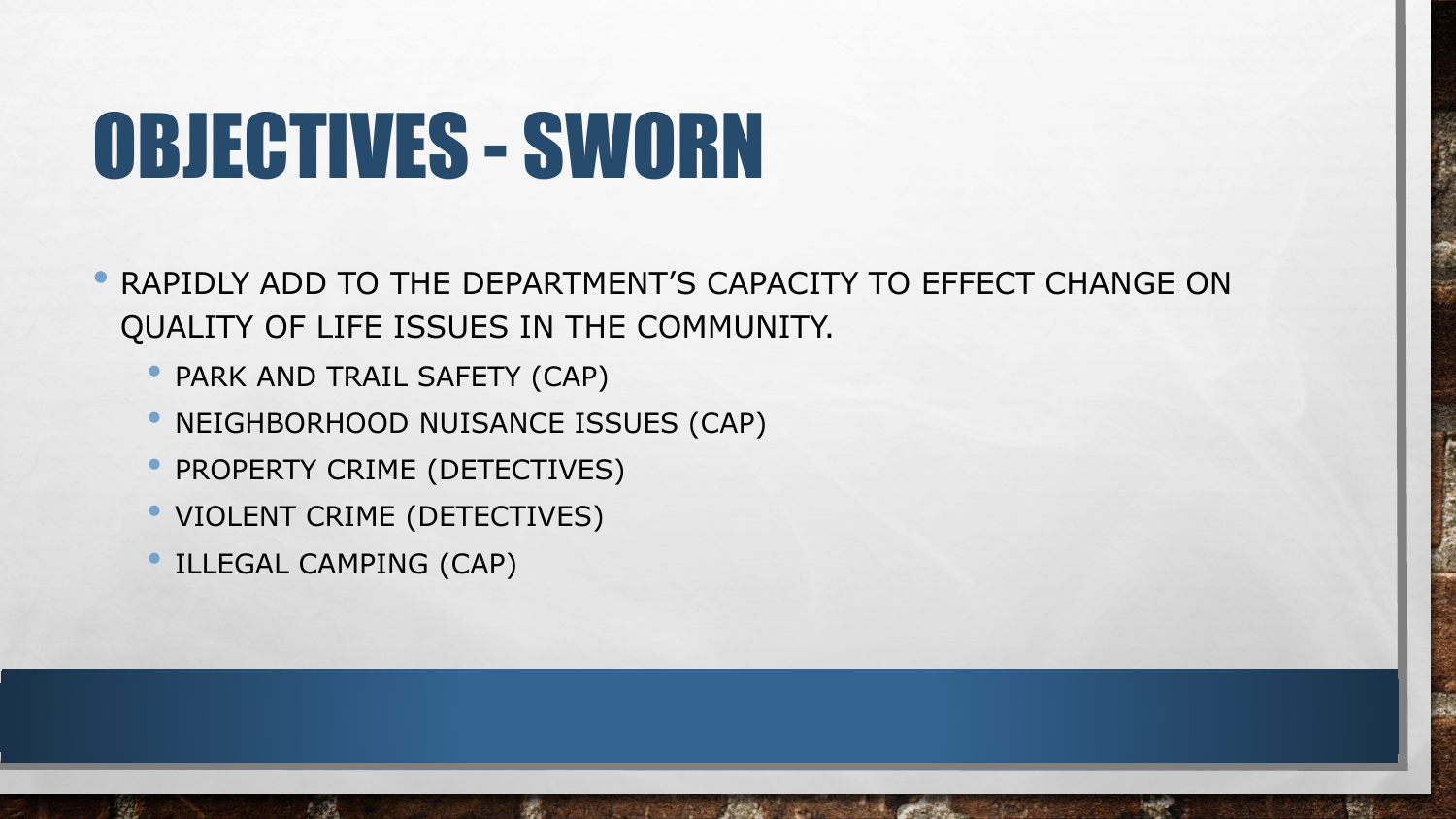### OBJECTIVES – NON-SWORN

- COMPLETE NON-SWORN SUPPORT OF CRITICAL DEPARTMENT OPERATIONS
	- ENHANCE APD RESPONSE TO 8.80 PUBLIC REQUESTS (CAP CLERK)
	- REDUCE RELIANCE ON OT FOR NORMAL OPERATIONS (DISPATCH)
	- END REPORT REQUEST BACKLOG (RECORDS)
	- UTILIZE NEW LAB SPACE FOR INCREASED AND QUICKER EVIDENCE PROCESSING (ID TECH/MESSENGER)
	- SUPPORT MODERNIZED APD DATA CAPABILITIES (IT TECH)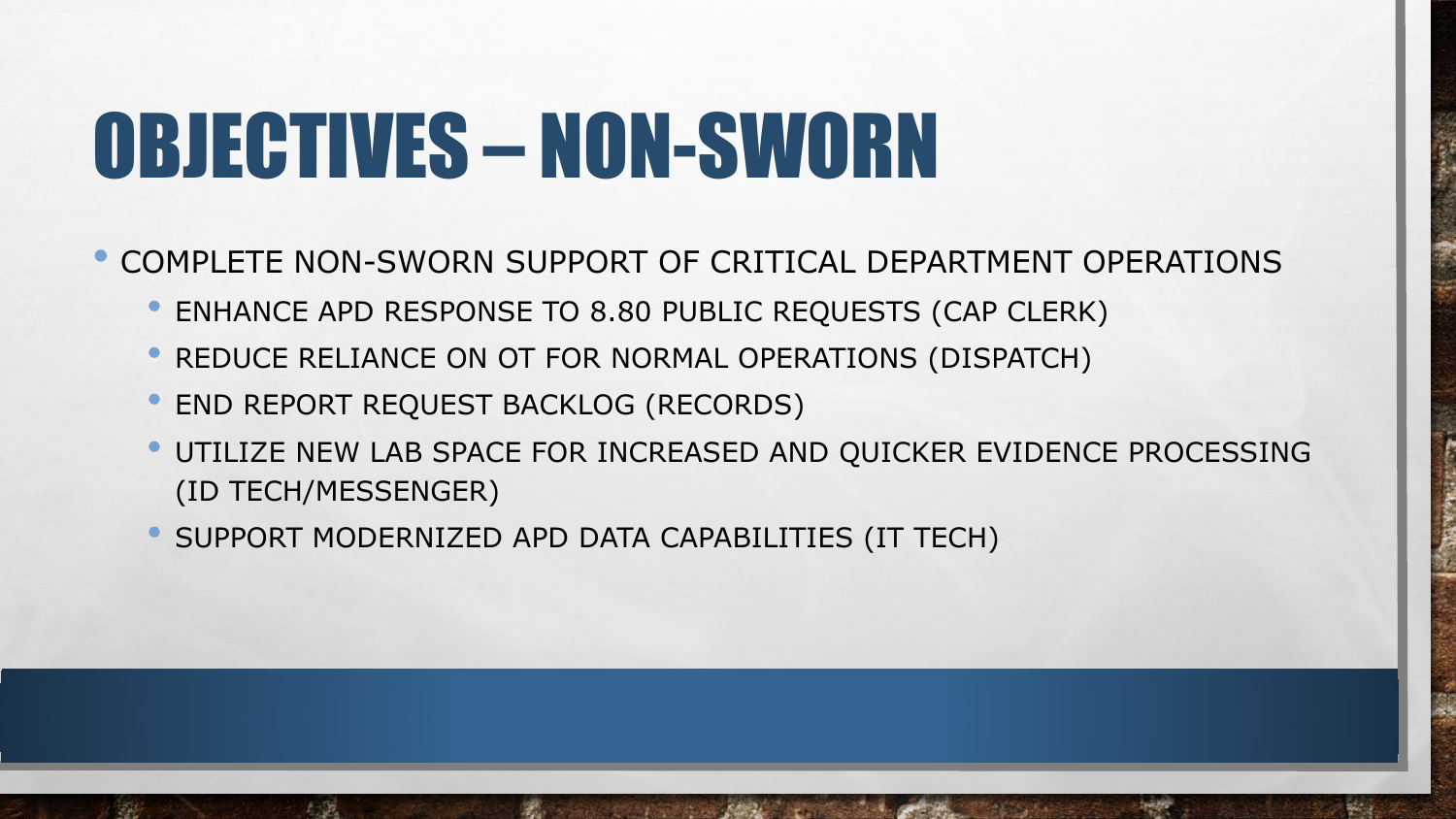#### CAP

#### • IMPROVED CAPACITY FOR:

- QUICKLY RESPOND TO EMERGING NEIGHBORHOOD CONCERNS
- CAMP ABATEMENTS: 10 DAY ABATEMENT AND COORDINATE PARKS AND REC FOR CLEAN UP, 72 HOUR ABATEMENT. COORDINATE CLEAN UP AND STORAGE.
- CONSISTENT ENFORCEMENT OF ILLEGAL CAMPS ON SIDEWALKS AND RIGHT OF WAYS AND COORDINATE CLEAN UP
- TRAIL AND PARK SAFETY
- SIGN POSTAGE OF ZONES AND CLOSURES WHEN ABATING
- WORKING WITH BEANS AND PHOENIX SECURITY ON SHELTER TRESPASSES AND ISSUES
- ASSIST EOC ON EDUCATING HOMELESS INDIVIDUALS
- PROVIDE CPTED RECOMMENDATION FOR BUSINESSES IN MIDTOWN
	- (CRIME PREVENTION THROUGH ENVIRONMENTAL DESIGN)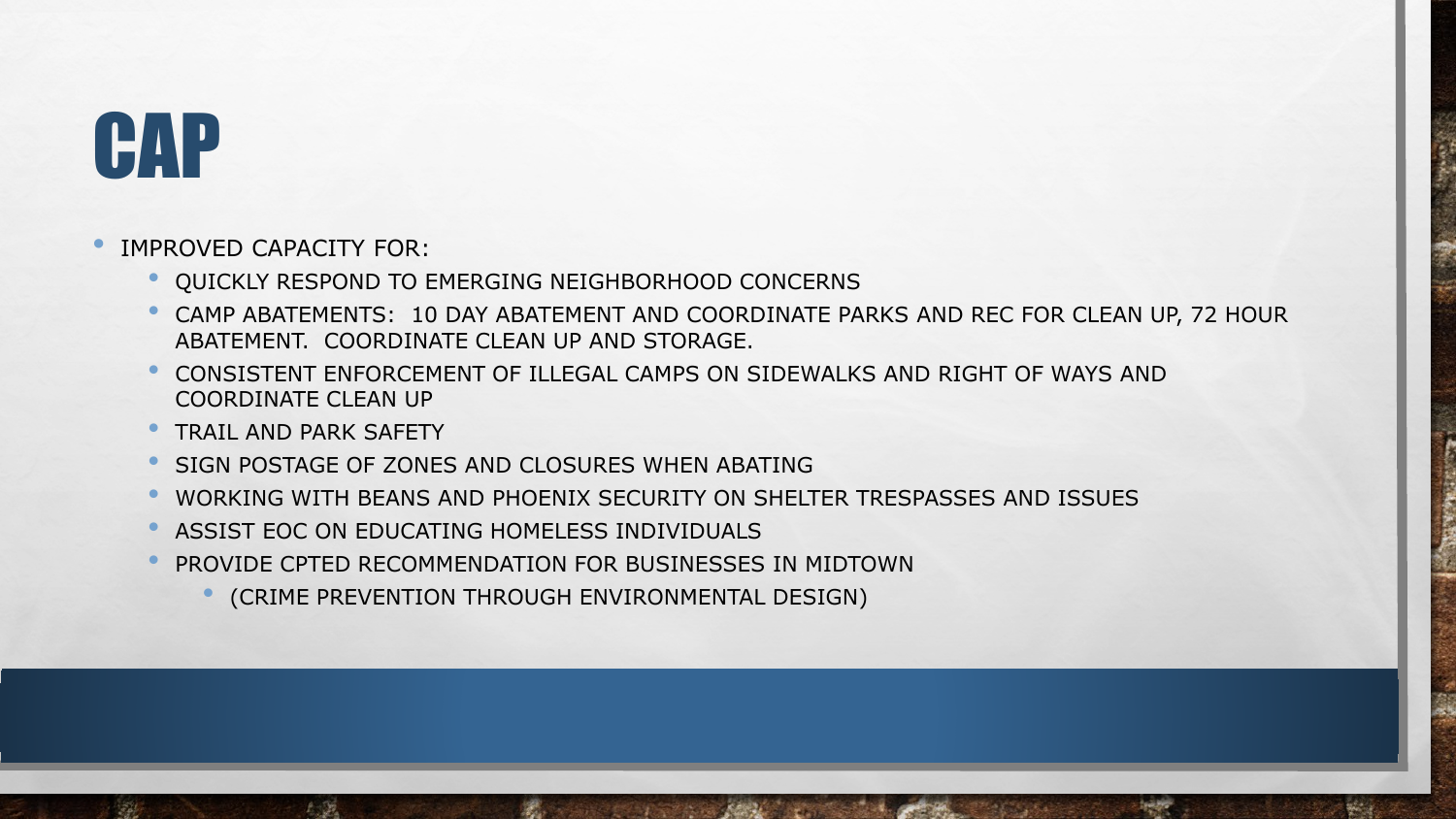# PROPERTY CRIMES

• BUILD ON EXISTING MOMENTUM

 $L_{\rm{1.12}}$ 

 $\frac{1}{2}$ 

- PROPERTY CRIMES TRENDING DOWNWARD
- TWO ADDITIONAL DETECTIVES IN ORDER TO ASSIGN MORE CASES
- EARLY DETECTIVE INVOLVEMENT HAS SIGNIFICANTLY IMPACTED STOLEN **VEHICLES**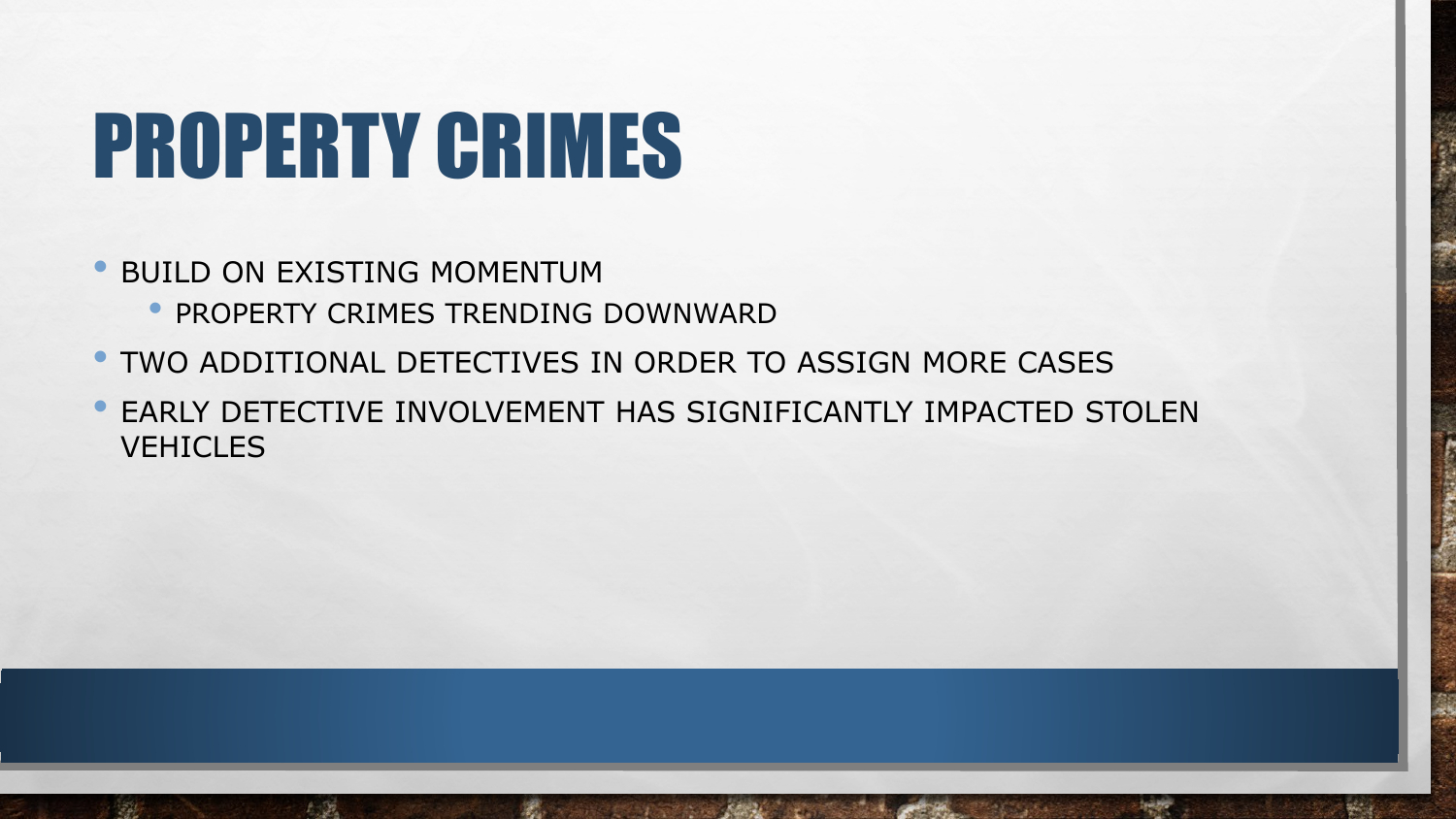### PERSON CRIMES

- INCREASE NUMBER OF CASES ASSIGNED
- REDUCE DETECTIVE BURNOUT IN CRITICAL SEX CRIMES UNITS
- IMPROVE VICTIM OUTCOMES IN SVU AND CACU
	- REDUCE DETECTIVE CASELOAD
- DOJ RECOMMENDATION TO INVOLVE ROBBERY/ASSAULT UNIT EARLIER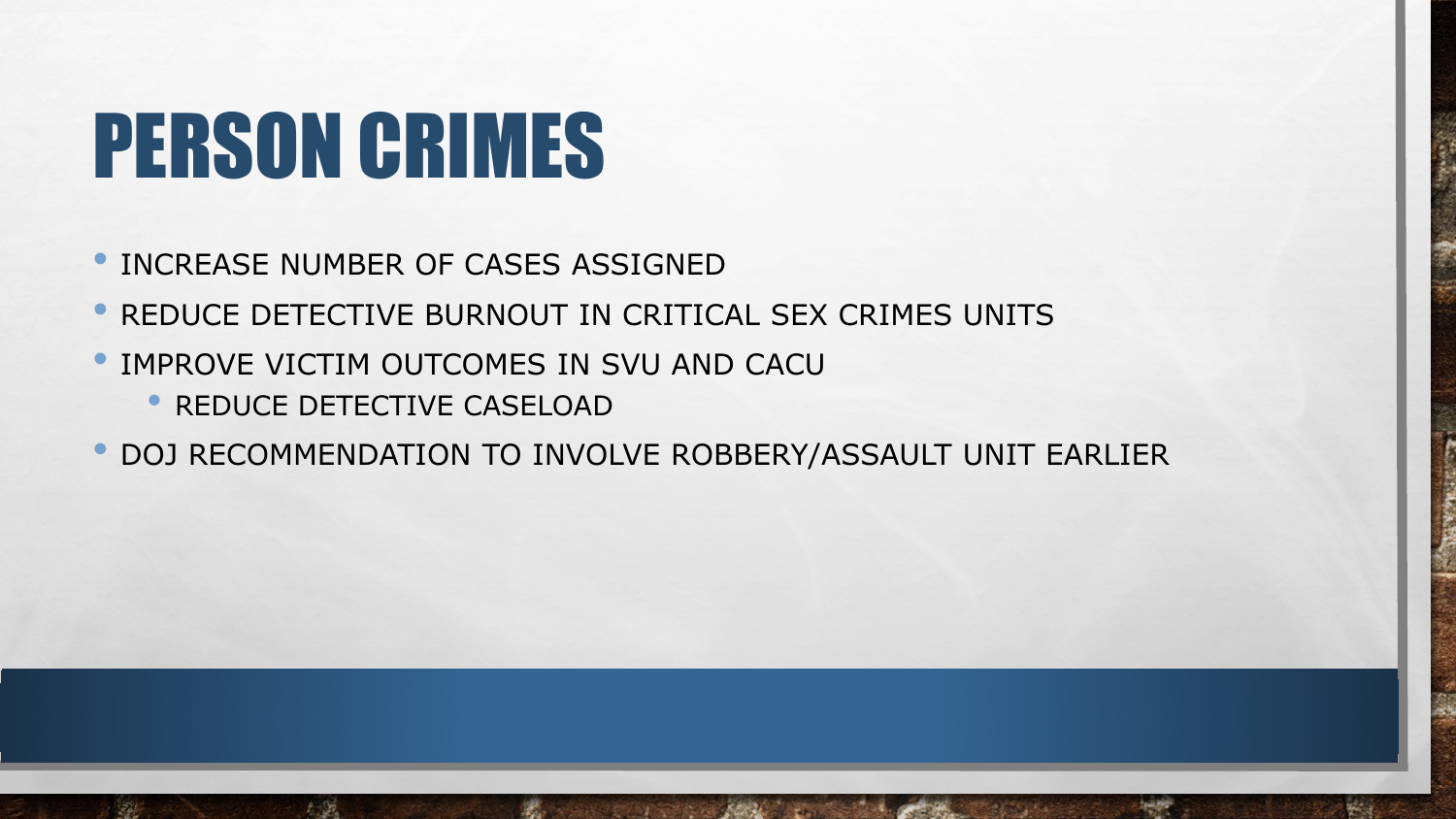# NON-SWORN

- CONTINUE TO REDUCE RECORDS BACKLOG TO ZERO
- REDUCE DISPATCH PLANNED OT TO ZERO
- ASSIGN CLERK FULL TIME TO 8.80 COORDINATION
	- IMPROVE APD RESPONSE TO INDIVIDUALS AND BUSINESS WHO WISH TO WORK ON ELIMINATING THEIR 8.80 FINES
- IMPROVED EVIDENCE PROCESSING (ID TECH AND MESSENGERS)
	- UTILIZE NEW LABORATORY SPACE AT SOA SCDL
	- TAKE ADVANTAGE OF RAPID NIBIN ENTRY
	- **FASTER PROCESSING OF ALL APD EVIDENCE**
- ASSIGN SPECIALTY UNIT WORK TO NON-SWORN TO FREE UP DETECTIVE TIME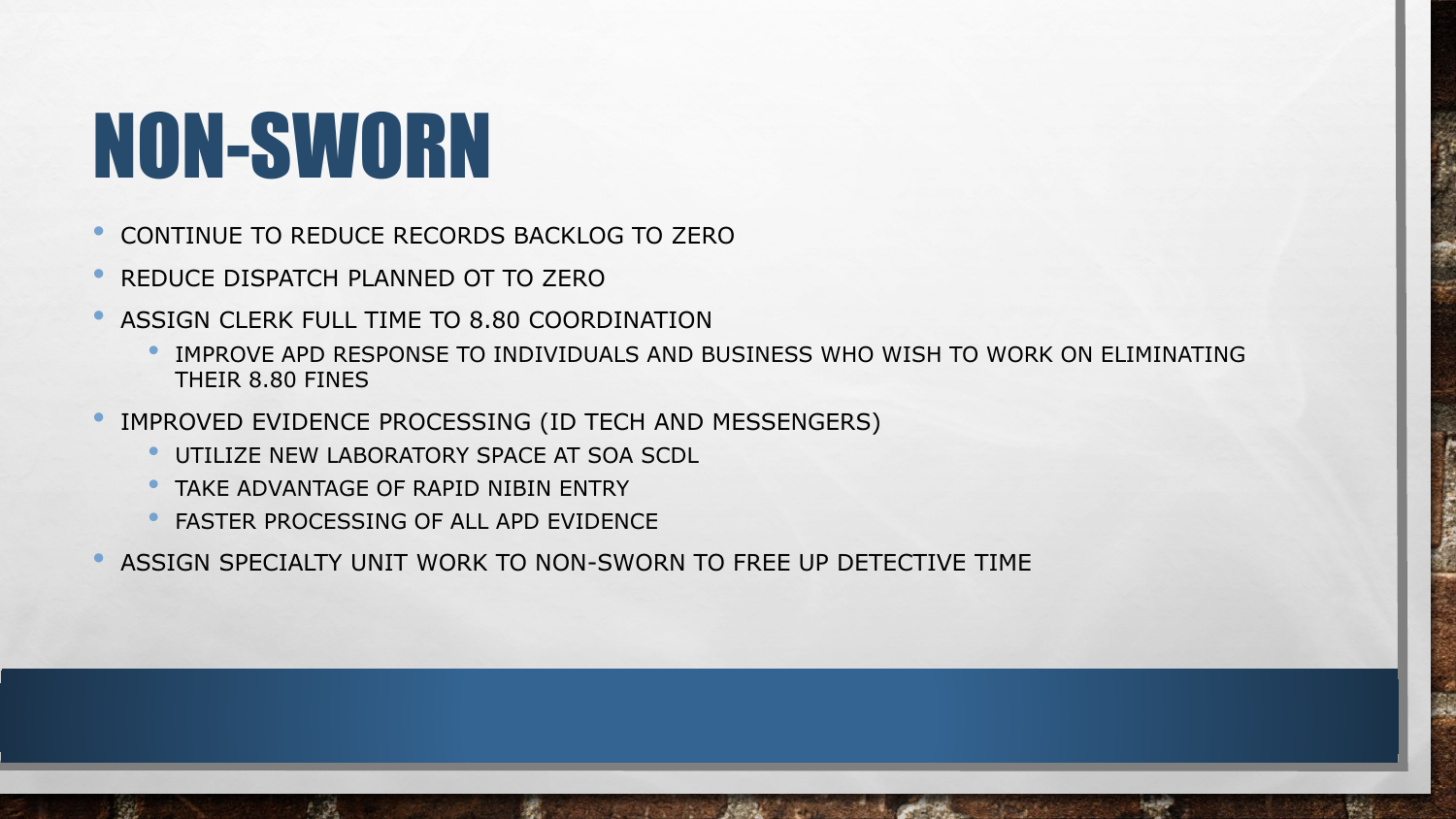# NON LABOR COSTS

- CONTINUE TO CORRECT NON LABOR BUDGET TO REFLECT LARGER DEPARTMENT
- PRIMARY OUTSTANDING ITEM IS CELL PHONE PROGRAM
- CRITICAL TOOL FOR
	- ENHANCED PATROL RESPONSE
	- IMPROVED WORKFLOW
	- INCREASED DATA COLLECTION IN THE FIELD
	- EFFICIENT DIGITAL EVIDENCE MANAGEMENT
- LACK OF FUNDING NEGATIVELY IMPACTS OTHER AREAS OF DEPARTMENT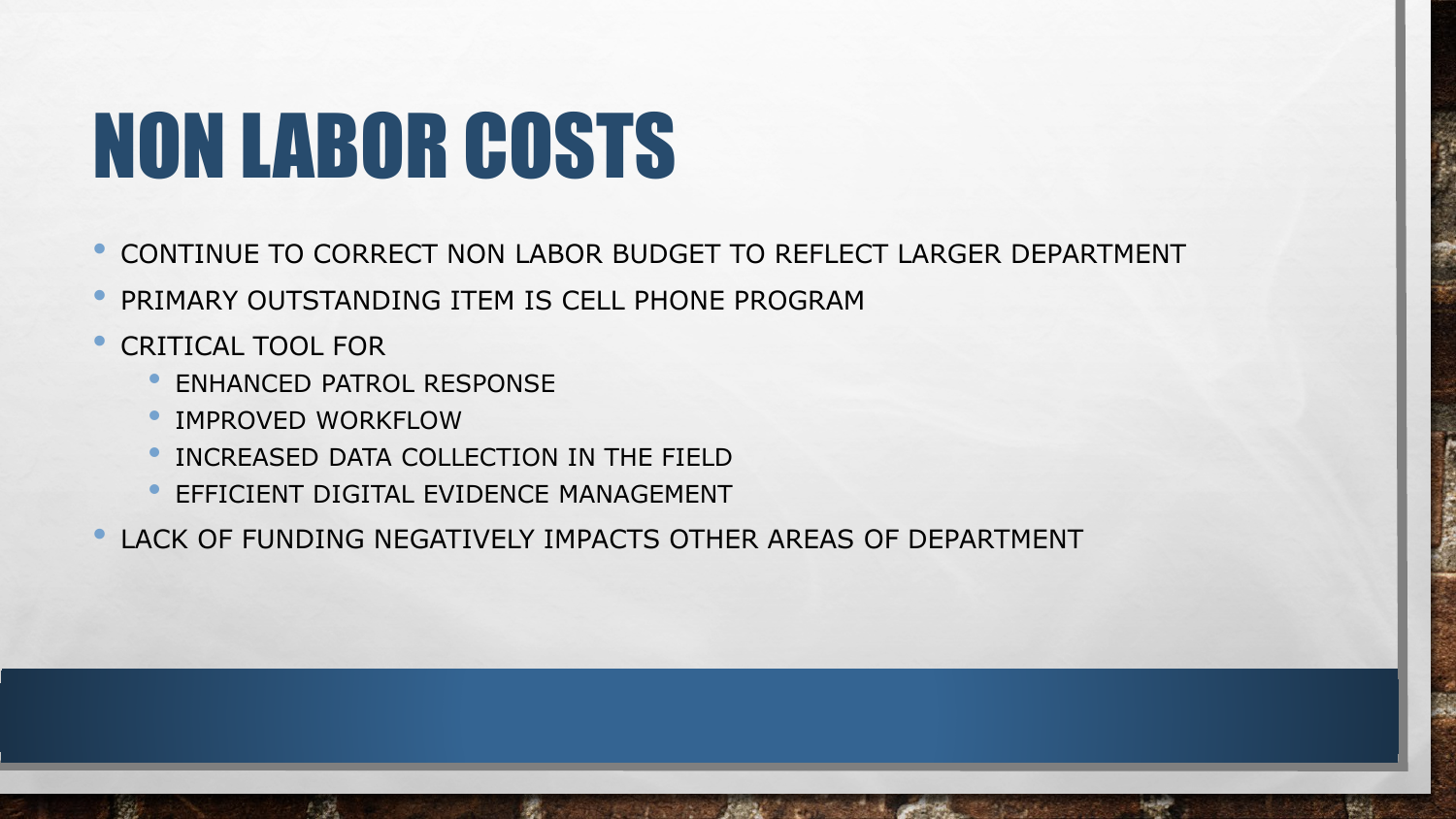# SWORN COST BREAKDOWN

鵴

 $\frac{1}{2}$ 

 $A_{1,2}$ 

| <b>SWORN</b>                      | <b>Number of Officers</b> | <b>Cost Each</b> | <b>Total Cost</b> |
|-----------------------------------|---------------------------|------------------|-------------------|
| <b>Property Crimes Detectives</b> | $\mathcal{P}$             | \$115,302        | \$230,604         |
| <b>CAP</b>                        | 6                         | \$115,302        | \$691,812         |
| <b>Special Victims Unit</b>       |                           | \$115,302        | \$115,302         |
| <b>Robbery/Assault Detective</b>  | 4                         | \$115,302        | \$115,302         |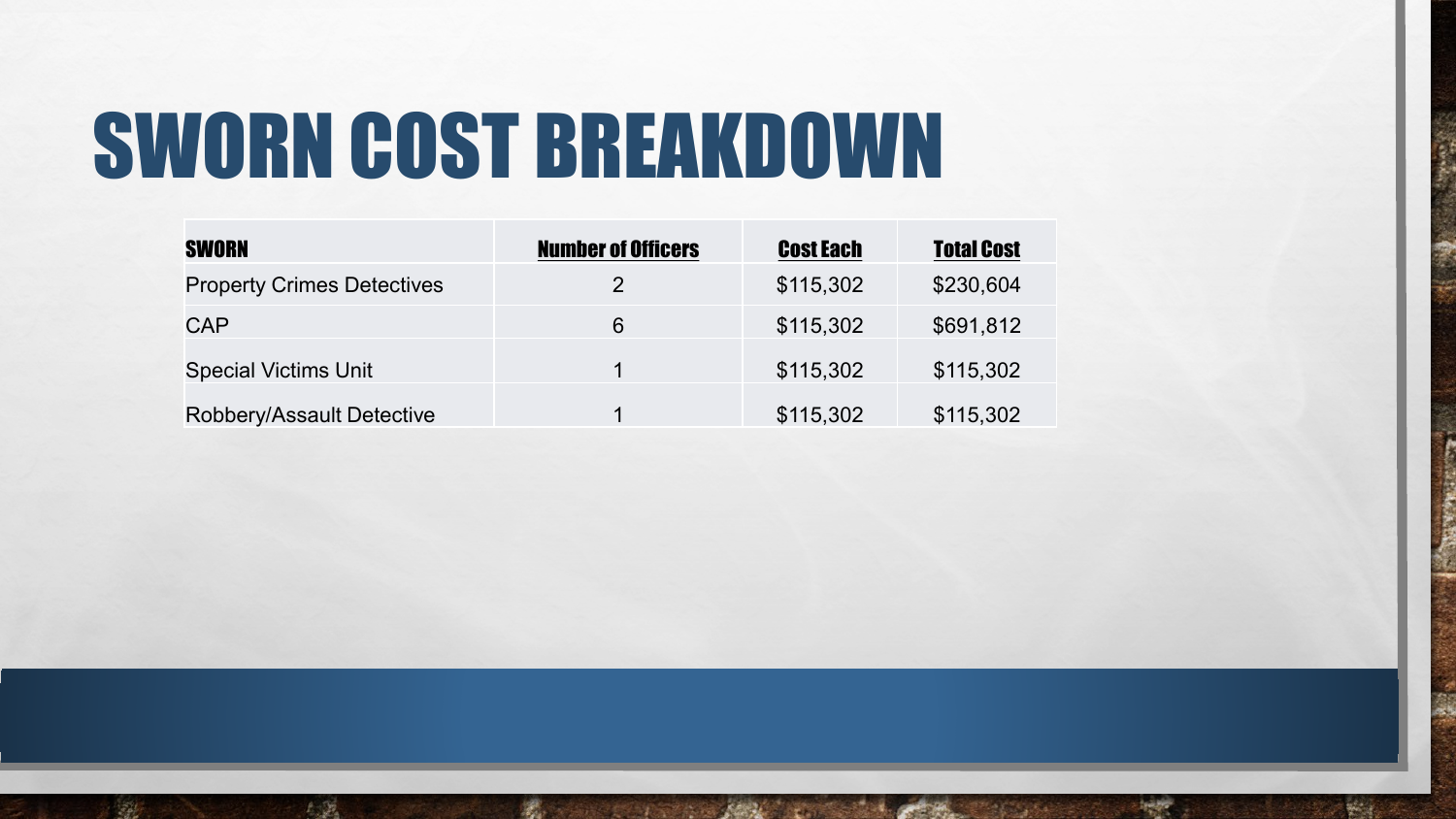# NON-SWORN COST BREAKDOWN

| <b>NON-SWORN</b>                 | <b>Number of Employees</b> | <b>Cost Each</b> | <b>Total Cost</b> |
|----------------------------------|----------------------------|------------------|-------------------|
| <b>IT Technicians</b>            | $\overline{2}$             | \$108,011        | \$216,022         |
| Messenger                        | $\overline{2}$             | \$80,598         | \$161,196         |
| CAP 8.80 Clerk                   | 1                          | \$86,901         | \$86,901          |
| <b>Property Crimes Clerk</b>     | 1                          | \$86,901         | \$86,901          |
| <b>Identification Technician</b> | 2                          | \$115,302        | \$230,604         |
| <b>Supply Technician</b>         | 1                          | \$87,120         | \$87,120          |
| <b>Dispatch</b>                  | 3                          | \$109,019        | \$327,057         |

 $\frac{1}{2}$